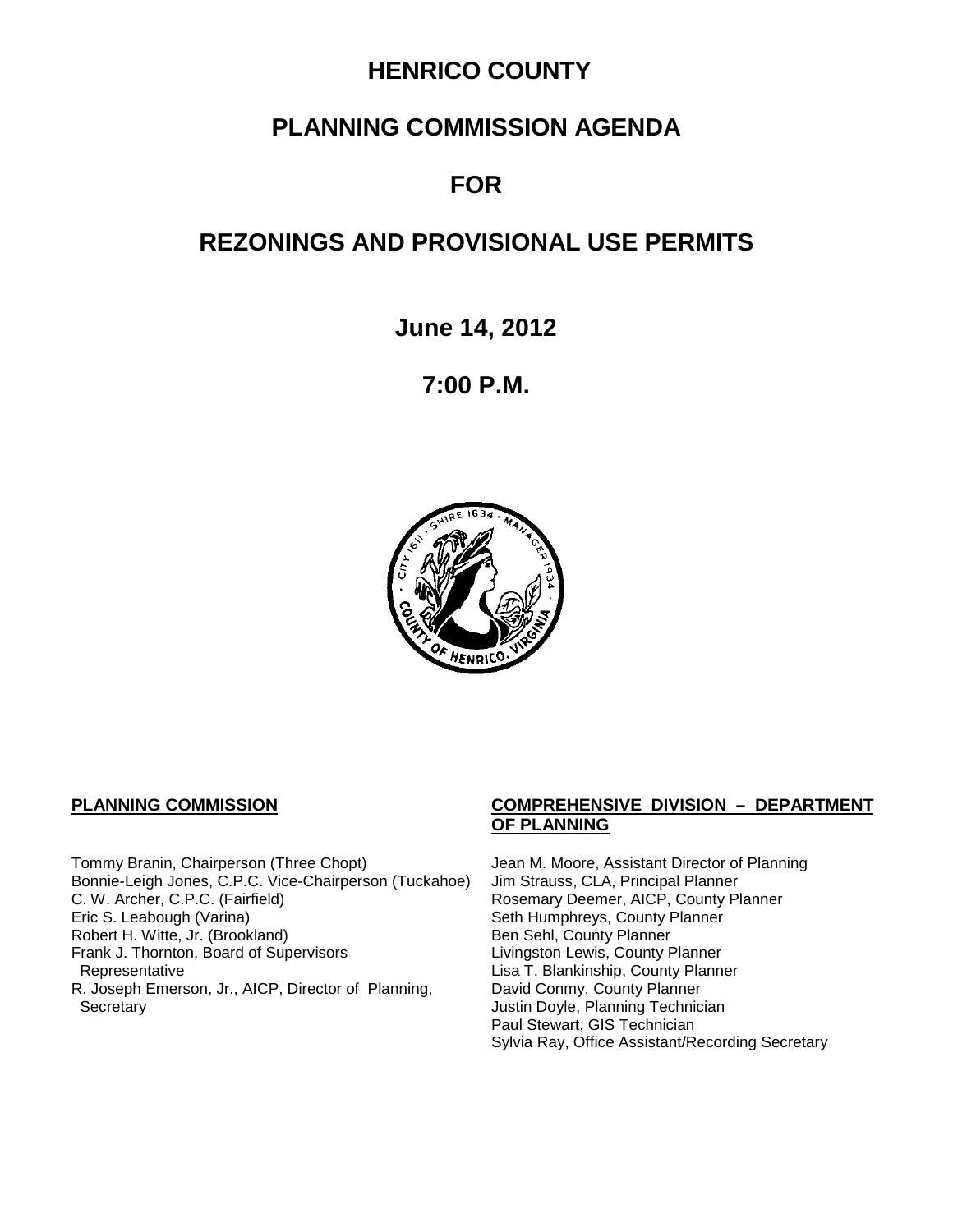## **PLANNING COMMISSION REZONING MEETING FINAL AGENDA JUNE 14, 2012**

**BEGINNING AT 7:00 P.M.**

**WELCOME:**

**PLEDGE OF ALLEGIANCE:**

**RECOGNITION OF NEWS MEDIA:**

**CALL TO ORDER:**

**REQUESTS FOR WITHDRAWALS AND DEFERRALS: (0); (2)**

**REQUESTS FOR EXPEDITED ITEMS: (2)**

**CASES TO BE HEARD: (4)**

## **BROOKLAND:**

**C-13C-12 James W. Theobald for Westview Investments, LLC:** Request to conditionally rezone from O-2 Office District to B-1C Business District (Conditional) Parcel 774-745-5455 containing 1.469 acres located along the east line of Staples Mill Road (U.S. Route 33) approximately 220 feet north of its intersection with Northside Avenue. The applicant proposes a veterinarian office and a studio for yoga, pilates, massage and other therapies. The uses will be controlled by zoning ordinance regulations and proffered conditions. The 2026 Comprehensive Plan recommends Office. The site is in the Enterprise Zone. **Staff – Seth Humphreys (Expedited Agenda Requested) Recommended for Approval**

**C-14-12 Brad Schurman for 1241 Associates, LLC:** Request to rezone from R-2AC One-Family Residence District (Conditional) to C-1 Conservation District part of Parcel 775-749-1480 containing 1.032 acres located on the east line of Impala Drive at its intersection with Impala Place. The applicant proposes a conservation district. The use will be controlled by zoning ordinance regulations. The 2026 Comprehensive Plan recommends Environmental Protection Area and Office. **Staff – Lisa Blankinship (Expedited Agenda Requested) Recommended for Approval**

### **VARINA:**

## **(***Deferred from the May 10, 2012 Meeting)*

**C-10C-12 James W. Theobald for KCA/Camp Hill Investments, LC:** Request to conditionally rezone from R-2AC One-Family Residence District (Conditional) to R-2AC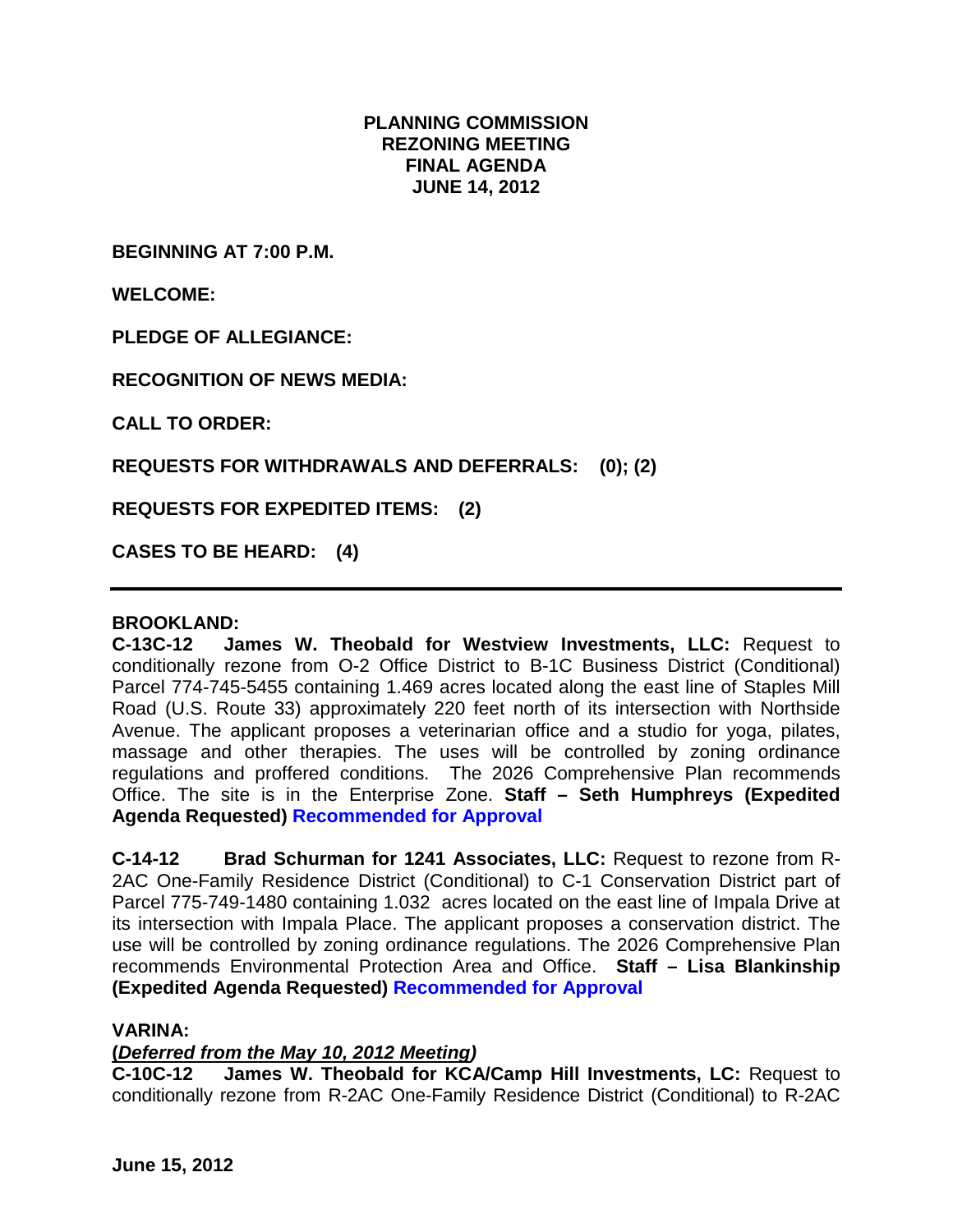One-Family Residence District (Conditional) Parcels 832-688-9219, 833-686-7681, and part of Parcel 833-682-5297 containing 319.78 acres (Parcel A) located at the northwest intersection of Yahley Mill and Long Bridge Roads; from B-2C Business District (Conditional) to B-2C Business District (Conditional) parts of Parcels 829-681-6852 and 833-682-5297 containing 28.20 acres (Parcel B) located at the northwest intersection of Long Bridge Road and New Market Road (State Route 5); from C-1C Conservation District (Conditional) to C-1C Conservation District (Conditional) part of Parcel 833-682- 5297 containing 4.67 acres (Parcel C) located along the east line of Turner Road approximately 1600 feet south of its intersection with Turner Forest Road; from A-1C Agricultural District (Conditional) to A-1C Agricultural District (Conditional) part of Parcel 833-682-5297 containing 13.70 acres (Parcel D) located approximately 1500 feet east of the intersection of Turner Road and Turner Forest Road; from R-2AC One-Family Residence District (Conditional) to R-5AC General Residence District (Conditional) parts of Parcels 829-681-6852 and 833-682-5297 containing 93.41 acres (Parcel E) located along the north line of Long Bridge Road east of its intersection with New Market Road (State Route 5); from R-2AC One-Family Residence District (Conditional) to RTHC Residential Townhouse District (Conditional) parts of Parcels 829-681-6852 and 833-682- 5297 containing 45.39 acres (Parcel F) located approximately 1200 feet northeast of the intersection of New Market Road (State Route 5) and Kingsland Road; and from R-2AC One-Family Residence District (Conditional) to R-2AC One-Family Residence District (Conditional) part of Parcel 833-682-5297 containing 111.02 acres (Parcel G) located at the northeast intersection of Turner Road and New Market Road (State Route 5). The applicant proposes a development of single family detached homes, zero lot line homes and townhomes totaling no more than 650 units, retail uses, and conservation areas. The R-2A District allows a minimum lot size of 13,500 square feet and a maximum density of 3.22 units per acre. The R-5A District allows a minimum lot size of 5,625 square feet and a maximum density of 6.0 units per acre. The RTH District allows a maximum density of nine (9) units per acre. The uses will be controlled by zoning ordinance regulations and proffered conditions. The 2026 Comprehensive Plan recommends Suburban Residential 1, density should not exceed 2.4 units per acre, and Environmental Protection Area. Part of the site is in the Airport Safety Overlay District. **Staff – Ben Sehl Recommended for Approval**

**P-12-12 Richard Souter for CVI/Rocketts Landing, LLC:** Request for a Provisional Use Permit under Sections 24-32.1(u), 24-32.1(v), 24-32.1(w), 24-34.1 (c), 24-120 and 24-122.1 of Chapter 24 of the County Code on part of Parcels 797-712- 4180 and 797-711-6071 in order to allow an increase in building height limitations for residential townhomes, office and commercial buildings, and an increase in density for multifamily and residential townhomes. The applicant also proposes a Master Plan for Land Bay 5 under Section 24-34.1(c). The subject site is in Rocketts Landing located between Old Osborne Turnpike (State Route 5) and the James River approximately 440 feet south of the City of Richmond. The existing zoning is UMUC Urban Mixed Use District (Conditional). The 2026 Comprehensive Plan recommends Urban Mixed Use and Environmental Protection Area. **Staff – Ben Sehl Recommended for Approval**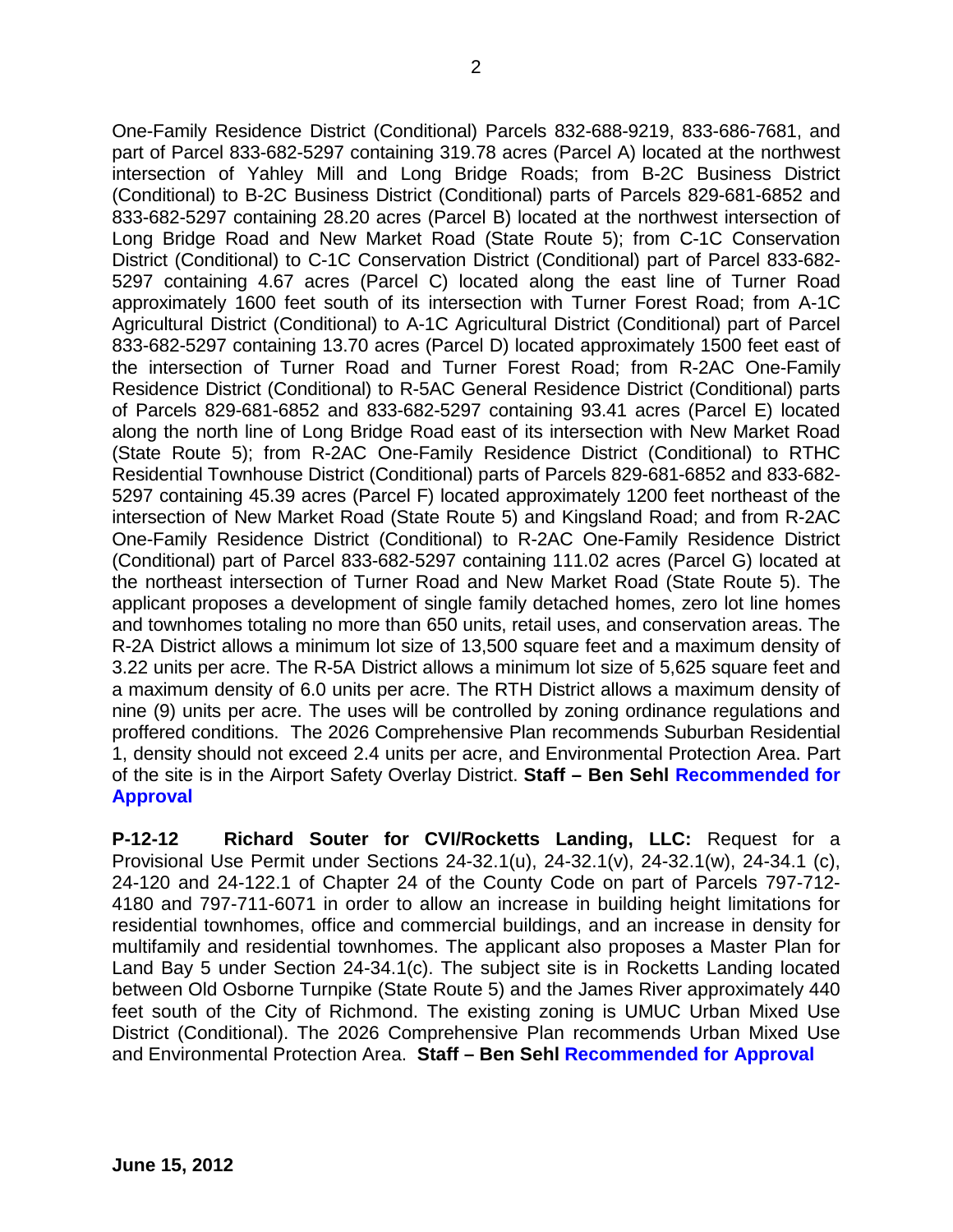## **FAIRFIELD:**

**C-8C-12 Kim B. Kacani for HHHunt Corporation:** Request to conditionally rezone from A-1 Agricultural District to R-3C One-Family Residence District (Conditional) part of Parcels 774-765-4173 and 775-765-1587 containing 25.904 acres located between the eastern termini of Park Green Way and Indale Road, the west line of Woodman Road, and the north line of Woodman Hills Court and from A-1 Agricultural District to RTHC Residential Townhouse District (Conditional) part of Parcel 775-765-1587 containing 21.688 acres located along the west line of Woodman Road approximately 300 feet south of its intersection with Mountain Road. The applicant proposes a development of no more than 60 single family homes and no more than 80 townhomes. The R-3 District allows a minimum lot size of 11,000 square feet and a maximum gross density of 3.96 units per acre. The RTH District allows a maximum density of nine (9) units per acre. The uses will be controlled by zoning ordinance regulations and proffered conditions. The 2026 Comprehensive Plan recommends SR2 Suburban Residential 2, density should not exceed 3.4 units per acre, UR Urban Residential, density should range from 3.4 to 6.8 units per acre, and Environmental Protection Area. **Staff – Livingston Lewis (Deferral requested to the July 12, 2012 Meeting) Deferred to the July 12, 2012 Meeting**

**C-15C-12 William Burfield:** Request to amend proffered conditions accepted with Rezoning Case C-87C-97 on Parcel 774-758-0179 located on the south line of Hungary Road approximately 130 feet west of its intersection with Woodman Road. The applicant proposes to amend the proffer related to uses to allow gun shop, sales, and repair. The existing zoning is B-2C Business District (Conditional). The 2026 Comprehensive Plan recommends Commercial Concentration. The site is in the Enterprise Zone. **Staff – Livingston Lewis (Deferral requested to the July 12, 2012 Meeting) Deferred to the July 12, 2012 Meeting**

### **THREE CHOPT:**

### *(Deferred from the May 10, 2012 Meeting)*

**C-11C-12 Larry Horton for Pouncey Tract Company of Virginia, LLC:** Request to conditionally rezone from A-1 Agricultural District to RTHC Residential Townhouse District (Conditional) Parcel 740-765-7333 containing 12.72 acres located along the east line of Pouncey Tract Road (State Route 271) approximately 600 feet south of its intersection with Twin Hickory Lake Drive. The applicant proposes a townhome development of no more than 70 units. The RTH District allows a maximum density of nine (9) units per acre. The use will be controlled by zoning ordinance regulations and proffered conditions. The 2026 Comprehensive Plan recommends Urban Residential, density should range from 3.4 to 6.8 units per acre, and Commercial Concentration. The site is in the West Broad Street Overlay District. **Staff – Livingston Lewis Recommended for Approval**

**C-16C-12 Neil Farmer for CHD2, LLC:** Request to rezone from A-1 Agricultural District to R-3C One-Family Residence District (Conditional) Parcel 738-755-8984 containing 4.717 acres located at the southwest intersection of Old Pump Road and Thaddeus Drive. The applicant proposes a single family residential development. The